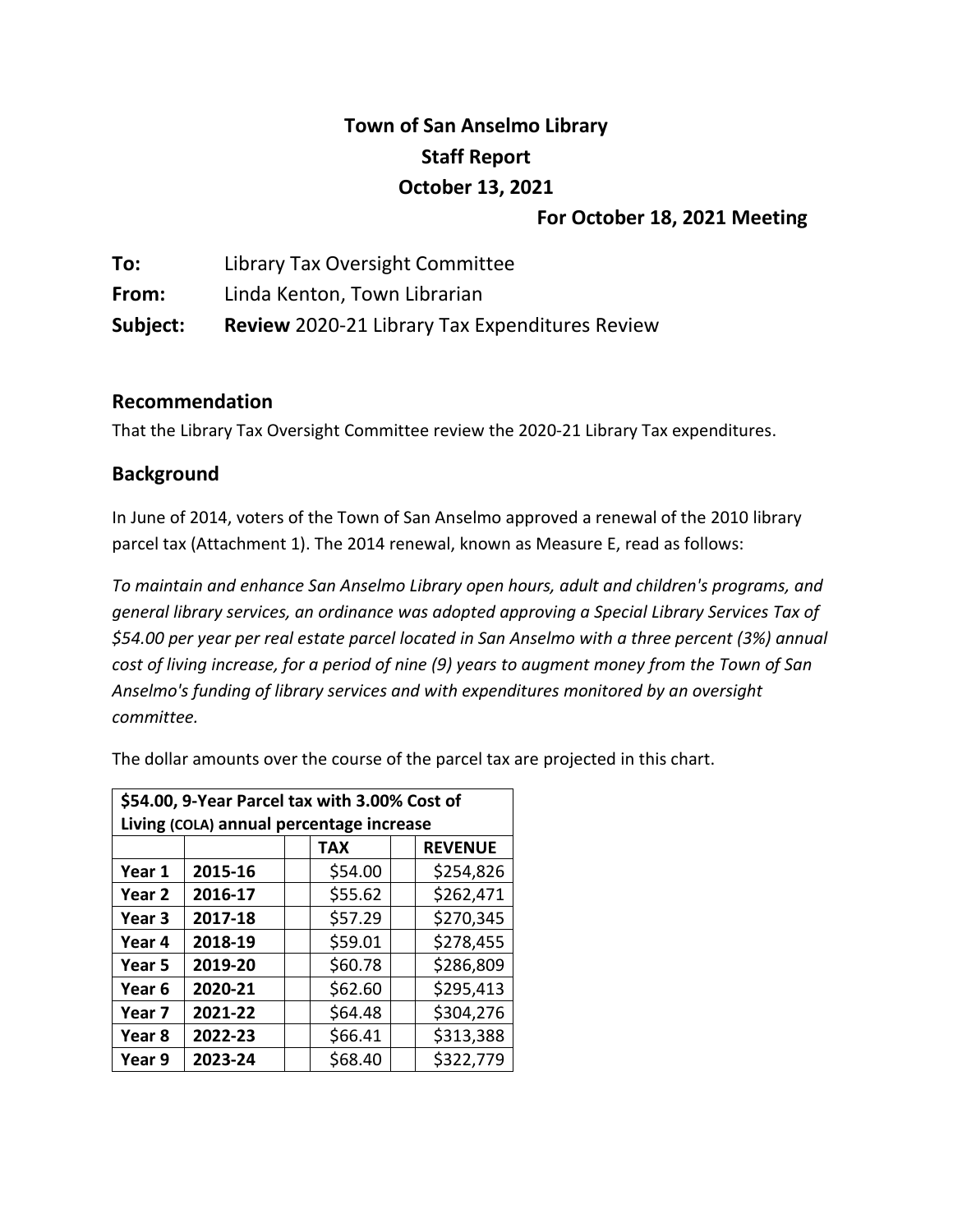The ballot measure passed with 73% of the vote. The role of the Library Tax oversight committee was codified in this measure since it was not part of the original 2010 parcel tax. The group has been an instrumental part of the process.

# **Discussion—Reviewing 2020-21 Expenditures**

This fiscal year has been an unusual one, to say the least. It has been a time of tremendous transition ranging from strict stay at home orders to glimpses into the normalcy of the postpandemic era.

The pandemic forced us to face the unknown and figure out how to move forward. The staff transitioned creatively to providing virtual programs, increased digital services and an array of innovative ways to reach our community through weekly newsletters and an increased presence on social media.

Parcel tax revenue for FY2020-21 was \$279,443.85. The ending balance from the previous fiscal year was \$72,788 for a total projected beginning balance of \$352,232.35 in the library tax fund account. Expenses totaled \$254,520.23 leaving a fund balance of \$97,712.12 for the next year.

Curbside service for residents started in June 2020 and continues today. The labor-intensive procedure involved monitoring phone calls, texts, and emails to schedule patrons in specific time slots throughout the week. Then all staff processed curbside which meant collecting and checking out items for patrons scheduled that day, labeling and bagging the items, and then later, taking the bags out to the curbside tables, first on the library lawn then later in the lobby of the Town Council chambers. Finally, at the end of the day, any unpicked-up bags were retrieved, patrons called and curbside cleared. This was time consuming work but we served 9315 patrons.

The building's doors opened for the first time in April 2021, on Wednesdays from 10am-4pm. Friday hours were added in May, also from 10am-4pm. Curbside continued other weekdays. By the end of the fiscal year the library was providing 18 hours of curbside and 12 hours of open building services.

The Children's Librarian continues to be a vital part of the team and this year pivoted to providing virtual programs to our community including:

### **Special Covid Programs**

Grab and Go Crafts for Kids- 40 crafts offered Grab and Go Crafts taken- 1,935 crafts taken

Virtual Storytime- 26 videos Views of Storytime videos- 264 views within 7 days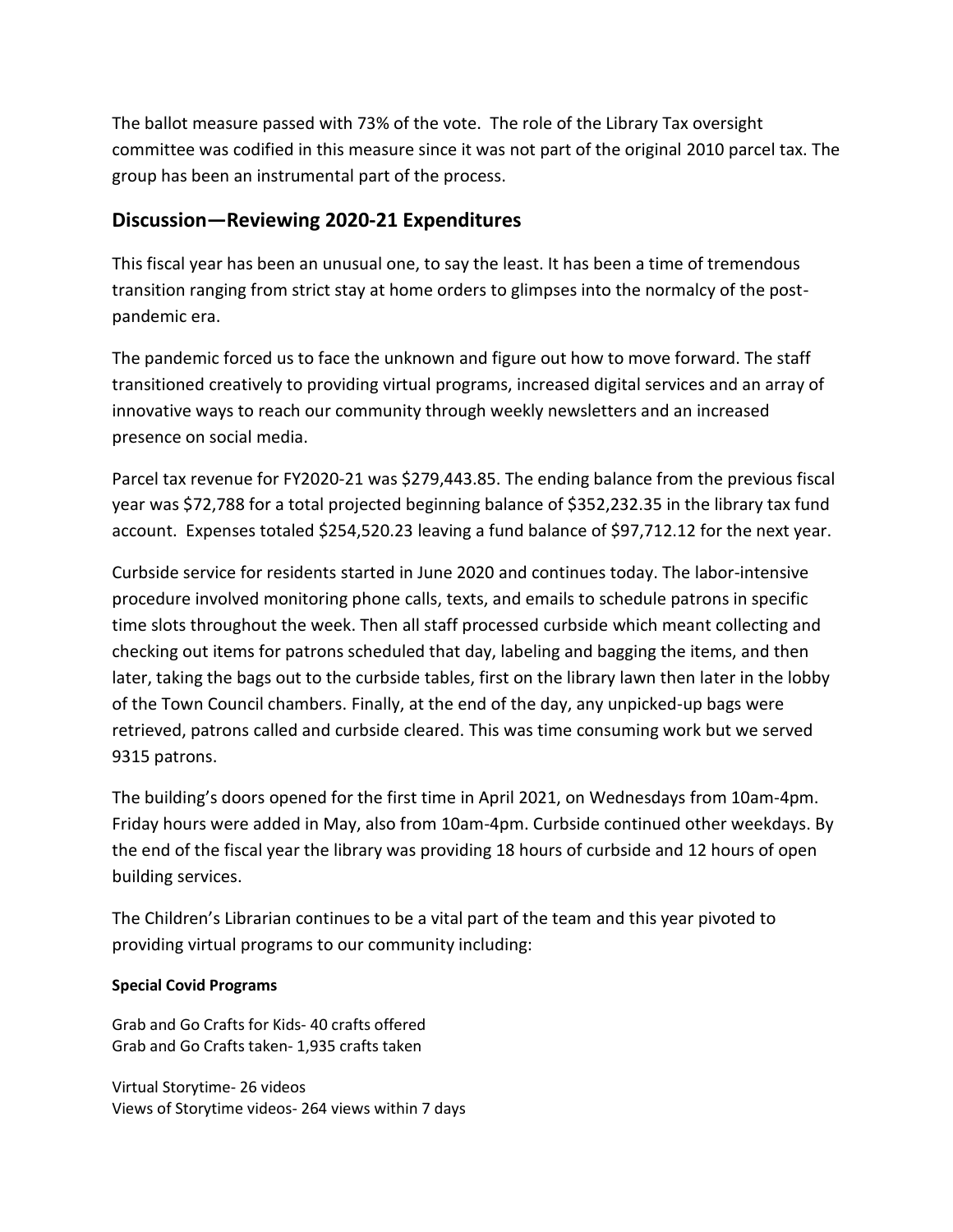Letters to Leprechauns- 200 letters received from children and 200 responses written by staff in partnership with San Anselmo Recreation Department

Chapter Book Read Aloud- 10 recordings Views of Chapter Book Read Aloud- 11 views

Family Yoga- 4 sessions Family Yoga Attendance- 60 total attendees

Virtual Wacky Wednesday performances- 5 performers Virtual Wacky Wednesday attendance- 83

Virtual Book Club for 3<sup>rd</sup>-5<sup>th</sup> grade- 3 book club discussions Virtual Book Club attendance- 9 total attendees

Virtual Children's Author Talk- 1 author presentation Virtual Children's Author Talk attendance-14 attendees

While in-person programs were not allowed this year, virtual programs thrived for adult audiences. 941 participated in Art Talks, Master Gardener lectures, Drawing workshops and other events throughout the year. Children's programs did not garner the same levels of attendance most likely due to Zoom fatigue after having spent their days online. This may account for the success of the grab and go craft program as families sought hands-on activities.

Staff created book bundle requests to get more materials into residents' hands. Since the community hungered for browsing library shelves, this was the next best thing. Patrons filled out a form in which they detailed their preferences, ages of children, and how they wished to be contacted. The service was offered for all ages, started in September 2020, and served 452 patrons.

All temporary or extra hire employees were cleared off the books by the beginning of FY2020- 21 to enable people to apply for unemployment benefits. One staff member was over 65 years of age and decided to take extended time off. The full time Library Assistant position that was vacant due to retirement was frozen in the budget because of uncertainty for fiscal year 2020- 21. The library was down to four full time staff to run the operation but soon one full time staff left on maternity leave and another unexpectedly left on medical leave. At this point there were two full-time and one half-time staff.

Temporary or extra-hire employee costs were understandably under budget given the pandemic. However, there was still the need to re-hire library shelvers and extra hires to manage the high volume of phone calls, texts, and curbside processing as well as to organize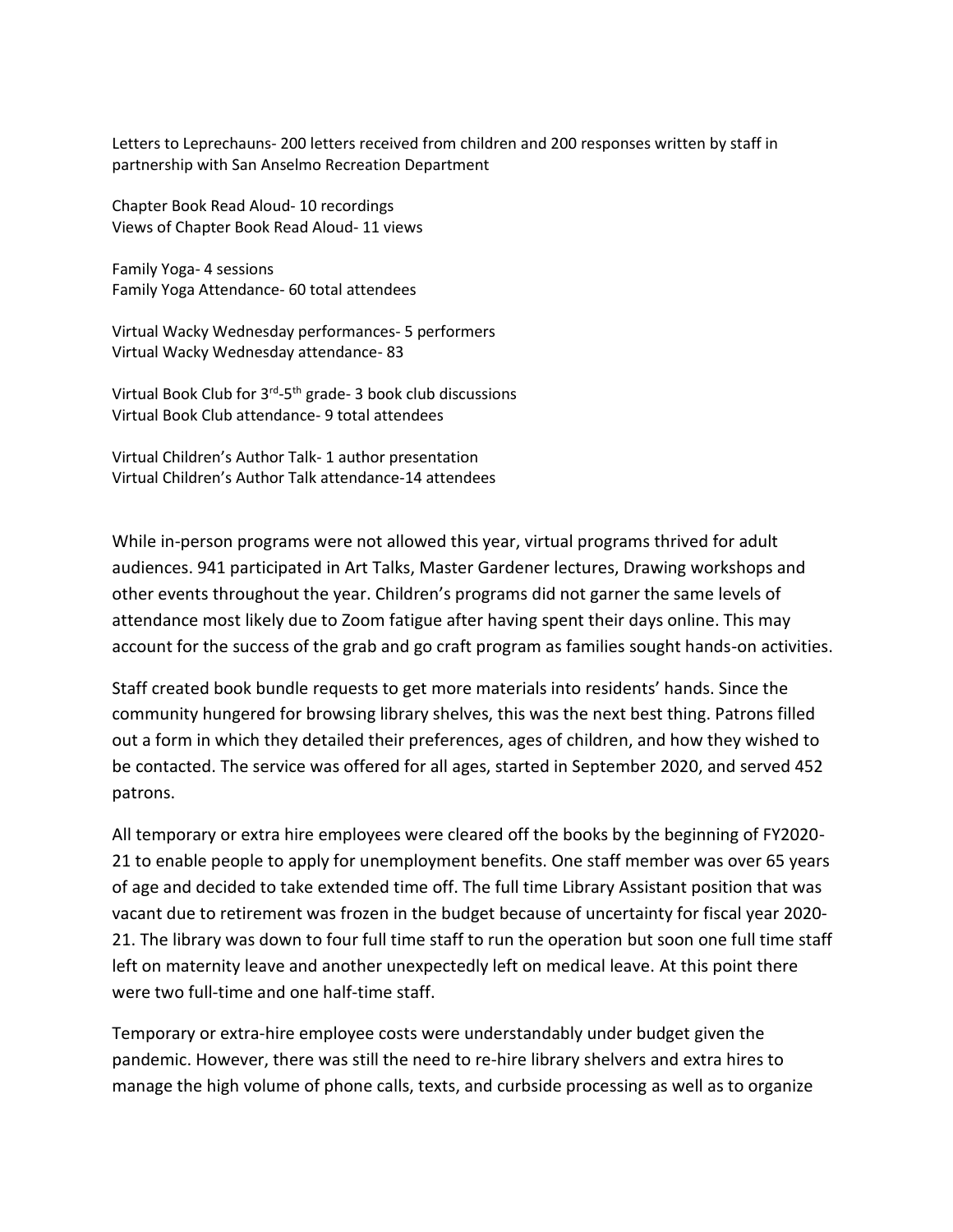items in quarantine. As the year wore on and as regular staff became comfortable adding to the "pod" more help was added, though it was and continues to be a challenge finding workers. Our extra hires enabled the library to maintain its high level of service even though the doors were closed for most of the year.

All employees did whatever it took to run the operation. All staff helped with curbside, digital services, virtual programs, answering texts/phones, fulfilling book bundle requests, and so on. Everyone was also expected to continue with their normal duties so it was a very busy year that required tremendous flexibility and creativity of staff. It was a team effort to keep the library running.

The temporary help budget line also includes an extra-hire Technical Services Librarian whose hours are mostly paid from the general fund budget but whose additional desk hours are paid by this fund. This position catalogs, processes and manages all new materials acquisitions. In addition, the Technical Services Librarian represents the San Anselmo Library at the monthly Bibliographic Standards committee convened by the MARINet consortium. This position was critical during the pandemic to answer texts, the phones and schedule patrons in addition to staying in communication with our book vendor regarding supply chain issues and other irregularities.

Automated catalog expenses include new, and the maintenance of, shared services with MARINet. The CENIC Internet network, the backbone of the library's robust Internet and Wi-Fi connection, is paid from the parcel tax budget. Shared digital resources include a selection of databases and digital subscriptions to the New York Times and Wall Street Journal.

Department supplies included things we never had to purchase before. The library ordered vast quantities of brown shopping bags in various sizes to package library materials for curbside, Sharpies to write patron names on slips, receipt paper for the sharp increase in holds fulfillment and scotch tape to attach names to bags. We had to order external cameras for staff computers to enable Zoom meetings, intercoms to be able to communicate with patrons through the large plexiglass dividers, extra disposable masks for the public and a large curbside banner identifying where patrons could pick up their bags of checked out materials. Enough construction paper, popsicle sticks, googly eyes, pipe cleaners, etc., needed to be sourced for forty weeks of grab and go crafts. Planning and organizing this program was no small feat it proved to be wildly popular with over 1930 crafts taken.

Librarians continued to buy physical books but digital materials took center stage during the pandemic. Though about \$7,000.00 was budgeted for eBooks and eaudio, \$18,500 was spent. This includes digital materials purchased in OverDrive, but also patron uses in Hoopla and Kanopy which have pay per use models.